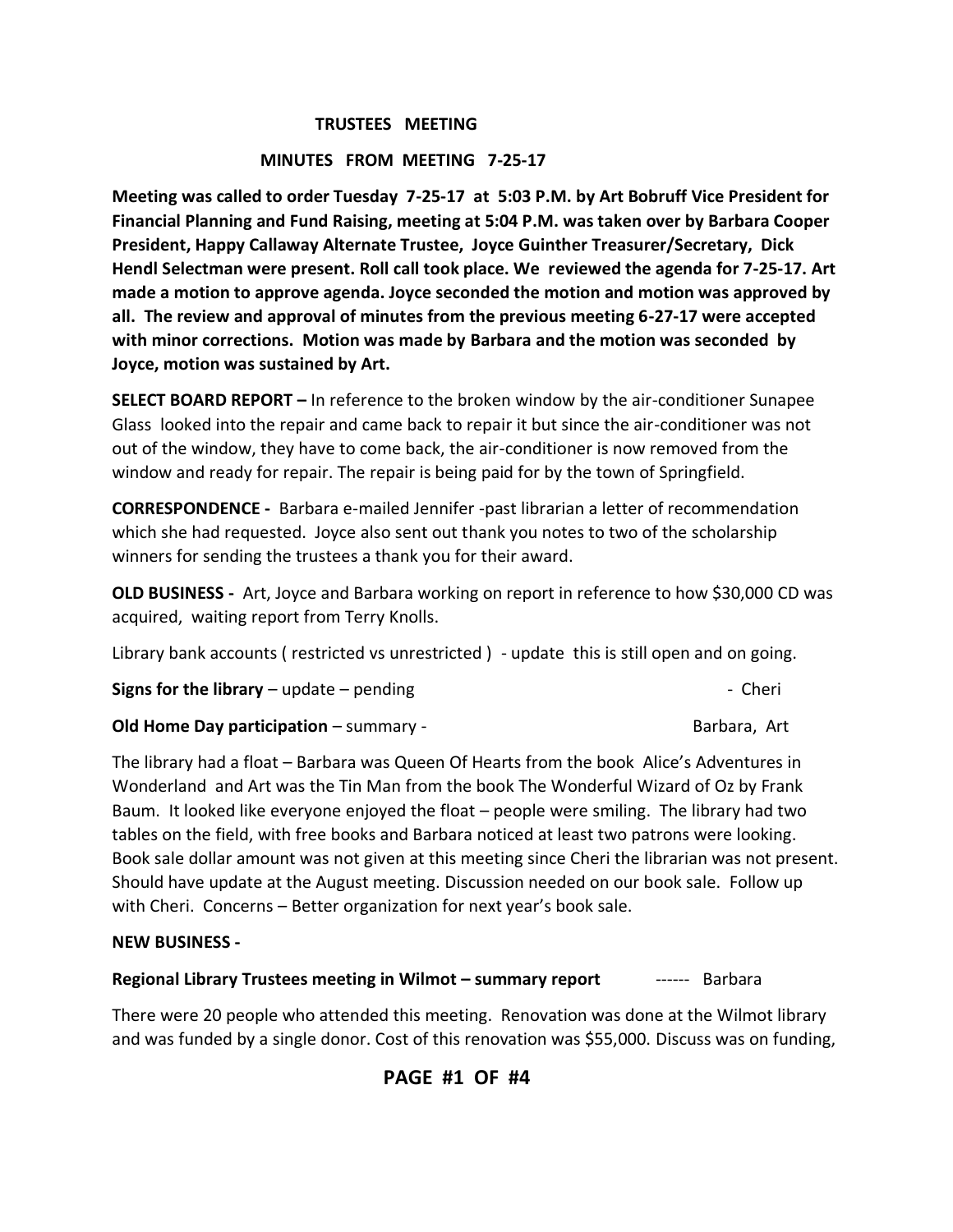how to get adults and children more involved. Question was brought up, do other libraries use volunteers? Linda at Wilmot said small libraries use more volunteers than paid staff. Need policy for checking out books.

| Cheri |
|-------|
|       |

Since Cheri was not at the meeting

### **ITEMS CARRIED FORWARD FROM PREVIOUS MEETINGS:**

| STRATEGIC PLAN UPDATE                                       | Barbara |
|-------------------------------------------------------------|---------|
| <b>EVALUATE OUR MEETING FORMAT - ORDER OF BUSINESS, ETC</b> | - ALL   |

# **REPORTS**

**Committees:** Friends of the Library update – Anieke accepted President- which is a great plus for our Friends group.

**LIBRARIAN REPORT -** Cheri was not present at this meeting but left the trustees a written report as follows:

In the past month we had about 20 people participating in the Summer Reading Program! Had an excellent turnout last week at the VINS program, total of 20 attendees. Tomorrow 7-26-17 is the last day folks can log their reading and Saturday 7-29-17 is our final party from 10 to 11 A.M. Program turnout has been low this month, so I think our focus should be on heavy marketing for the Fall. Our first volunteer meeting will happen this Saturday 7-29-17 at 11AM - 12PM. We'll cover safety/security, new hours / scheduling and projects. I have complied a list of suggestions for the hours and budget for a new staff member. Please take a look and confirm with me via email the hours you decide on so I can post them. I hope to start the new hours Monday 7-31-17 (next week ). In the past month, I have processed over 100 new books between Adult Fiction, Adult Mystery, Adult Non-fiction, Middle Grade Fiction, YA Fiction, Picture books and J Non - Fiction. I have processed 10 new DVD's I have caught us up on many of the popular new releases from the past several months. I will begin a collection development schedule in August that will allow me to work at a slightly less harried pace on processing and have asked Baker & Taylor to quote me a price on having them do the plastic wrapping on the book jackets instead of me. I will get back to you, but unless it's more than \$3.00 per book, I think it will be worth it – currently, wrapping each book jacket increases book processing time from 10 minutes per book to 15 minutes per book, which doesn't seem like much until I have a stack of 30 items. I have started re-cataloging the DVD's so that they are in genres rather than all mixed together. Take a look!

**NOTE:** The Trustees agreed at this meeting to keep current hours as posted for now. Requesting a summary of date gathering by date and by hour. Are not making any hour changes now.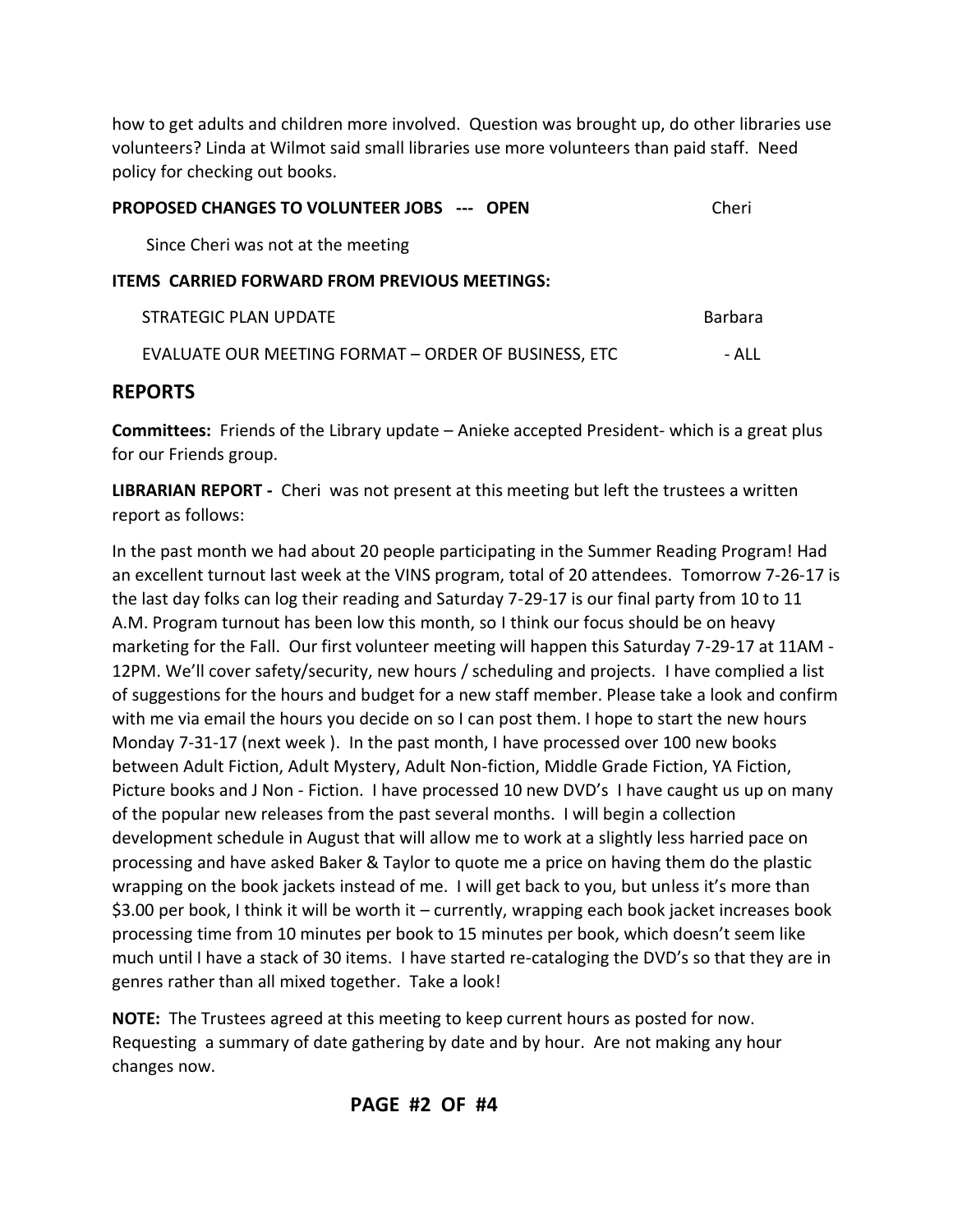**FINANCIAL REPORT**

| TYPE OF                      | <b>NAME OF BANK</b> | <b>CURRENT</b> |
|------------------------------|---------------------|----------------|
| <b>ACCOUNTS</b>              |                     | <b>BALANCE</b> |
| Operating expense            | Lake Sunapee        | 9851.91        |
| <b>Tax Money</b>             |                     |                |
| <b>General Library Funds</b> | Lake Sunapee        | 8108.09        |
| Copy & Fax Fees              |                     |                |
| Donations                    |                     |                |
| Grants                       |                     |                |
| Scholarship Fund             | <b>Sugar River</b>  | 11519.71       |
| Consist of:                  |                     |                |
| <b>Book Sales</b>            |                     |                |
| Donations specified          |                     |                |
| <b>CD Accounts</b>           | Mascoma             | 30,223.03      |

Sugar River as of 7-31-17, Lake Sunapee operating as of 7-16-17, Gen. Library Funds as of 7-31-17 CD @ Mascoma as of 11-16-16 - closed out and was deposited as cash in the LPL Investment account.

Mascoma CD Account as of 6-30-17

## **ACTION ITEMS**

### **TO DO LIST**

**ART** – Working on how the \$30,000 CD was acquired.

**JOYCE –** Working also on how the \$30,000 CD was acquired.

# **PAGE #3 OF #4**